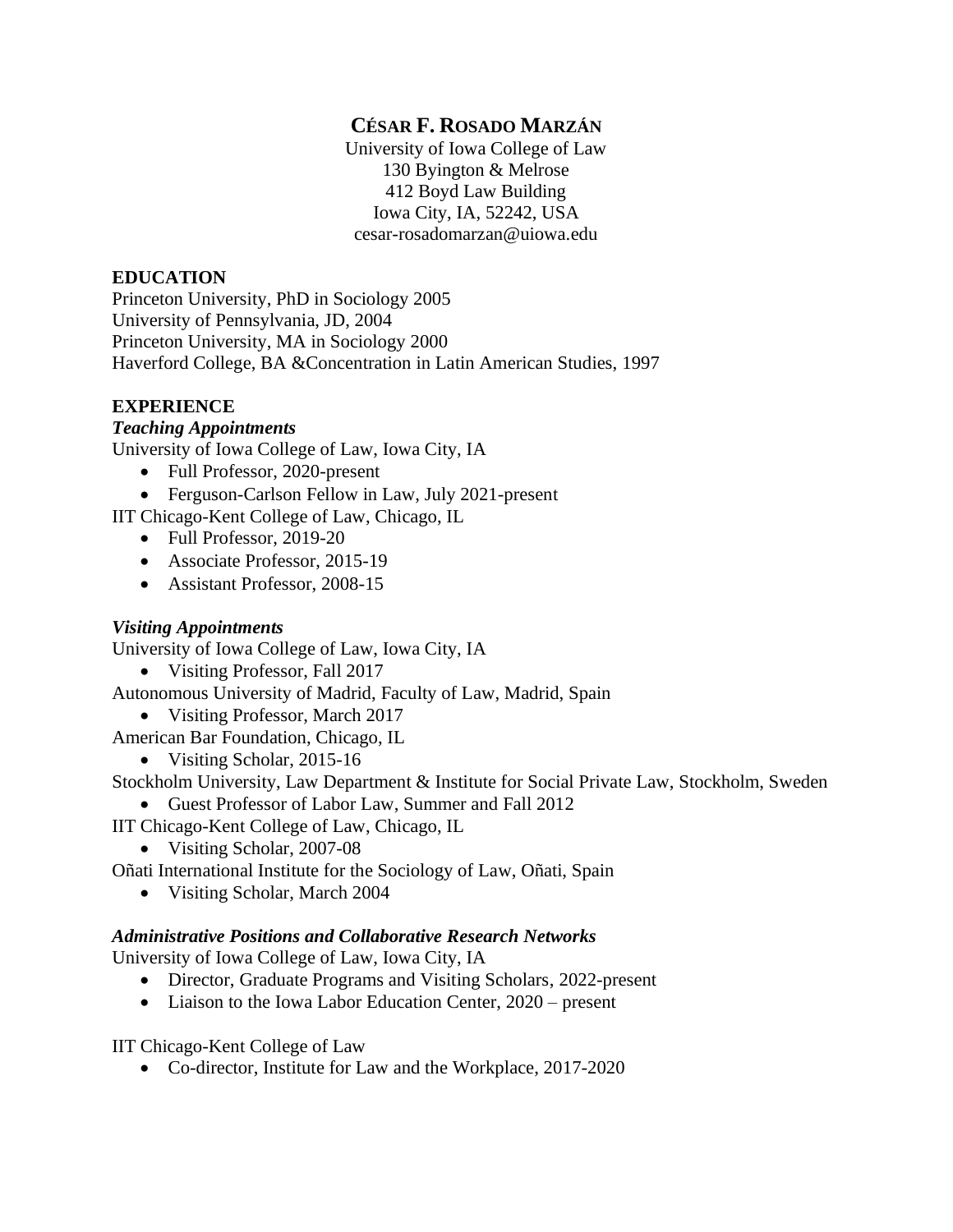## *Administrative Positions and Collaborative Research Networks (cont.)*

Stockholm University Law Department

• Member of the Regulating Markets and Labor Program, 2010-16

## **COURSES TAUGHT**

**Contracts** Employment Discrimination Employment Law International and Comparative Labor and Employment Law Labor Law Low-Wage Workers

## **PUBLICATIONS**

### *Books*

*Principled Labor Law: U.S. Labor Law Through a Latin American Method*, co-authored with Sergio Gamonal C., Oxford University Press, 2019.

- Winner of "Best Juridical Work Simón Bolívar 2019," Colegio de Abogados y Abogadas de Puerto Rico
- *El Principio de Protección del Trabajador en el Derecho Norteamericano*, co-authored with Sergio Gamonal C., Legal Publishing/Thomson Reuters, 2014.

## *Edited Books*

*The Regulation of Compensation: Proceedings of the NYU 66th Annual Conference on Labor*, coauthored with Meron Kebede, Lexis, 2014.

### *Articles and Essays*

- "Wage Boards and Labor Revitalization: U.S. Aspirations and Uruguayan Realities," 32 Duke Journal of Comparative & International Law 109-151 (2022).
- "Labor, Trade, and Populism: How ILO-WTO Collaboration Can Save the Global Economic Order" co-authored with Sungjoon Cho (2020) 69:6 American University Law Review 1771-1825 (article)*.*
- "Can Wage Boards Revive U.S. Labor? Marshaling Evidence from Puerto Rico" (2020) 95:1 Chicago-Kent Law Review 127-156 (article).
	- Winner of "Honorable Mention 2021," Colegio de Abogados y Abogadas de Puerto Rico
- "Wage Theft as Crime: An Institutional View" (2020) 20:2 Journal of Law in Society 300-313 (essay).
- "The Labor Judge Unleashed: Rule of Law and Labor Rights in 'Neoliberal' Chile" (2018) 43:4 Law & Social Inquiry 1574-1603 (peer-reviewed article).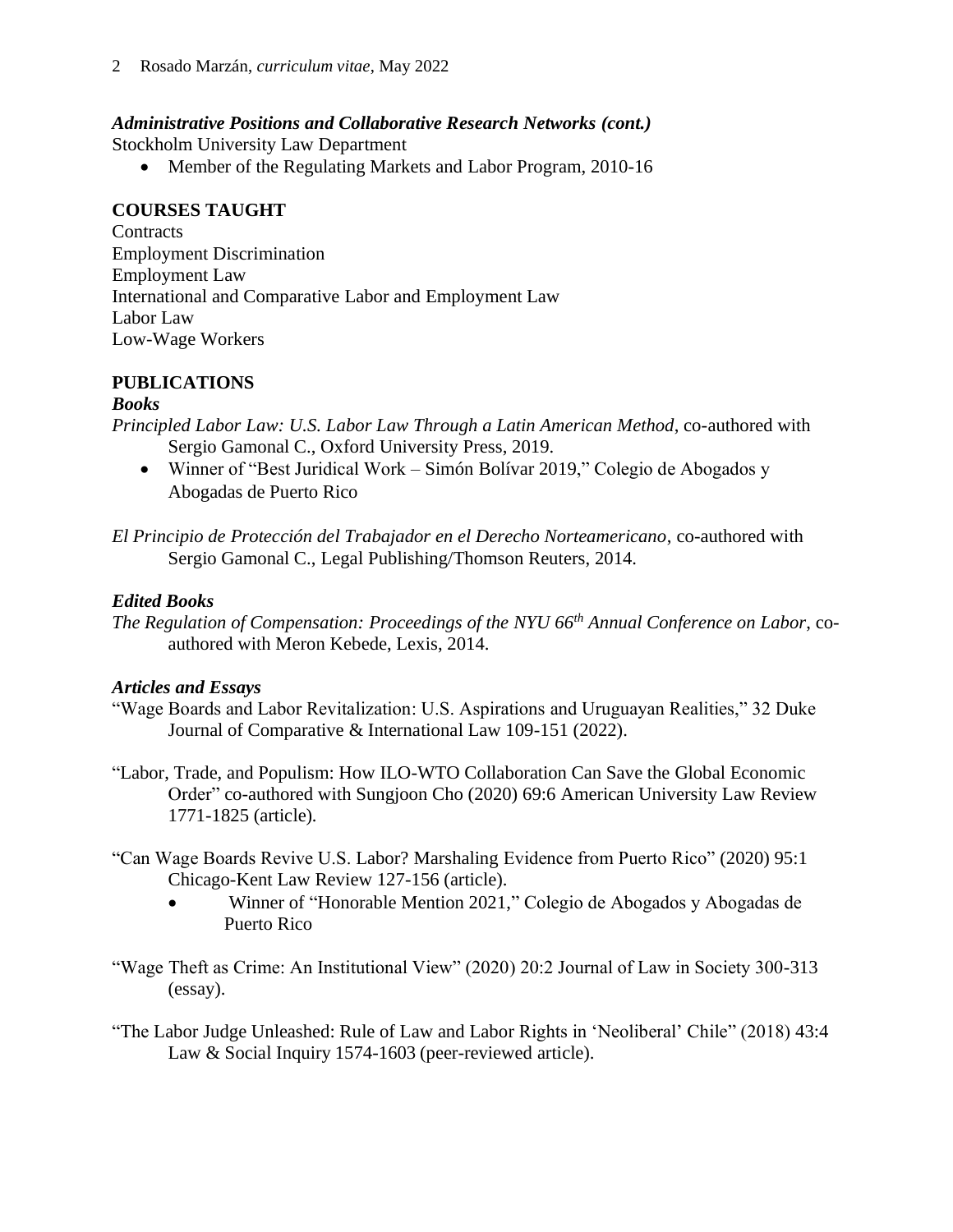#### *Articles and Essays (cont.)*

- "Organizing the State: The 'New Labor Law' Seen from the Bottom-Up" co-authored with Michael C. Oswalt (2018) 39:2 Berkeley Journal of Employment and Labor Law 415-480 (article).
- "Dignity Takings and Wage Theft" (2018) 92:3 Chicago-Kent Law Review 1203-1223 (symposium essay).
- "Worker Centers and the Moral Economy: Disrupting through Brokerage, Prestige, and Moral Framing" (2017) 2017 University of Chicago Legal Forum 409-434 (symposium article).
- "Work, Study, Organize!: Why the Northwestern University Football Players are Employees Under the National Labor Relations Act" co-authored with Alex Tillett-Saks (2015) 32:2 Hofstra Labor and Employment Law Journal 301-343 (article).
- "Protecting Workers as a Matter Principle: A South American View of U.S. Work Law" coauthored with Sergio Gamonal C. (2014) 13:4 Washington University Global Studies Law Review 605-665 (article).
- "Organizing with International Framework Agreements: An Exploratory Study" (2014) 4:2 UC Irvine Law Review 725-780 (symposia article).
- "Labor's Soft Means and Hard Challenges: Fundamental Discrepancies and the Promise of Non-Binding Arbitration for International Framework Agreements" (2014) 98:5 Minnesota Law Review 1749-1804 (symposia article).
- "Danbury Hatters in Sweden: A U.S. Perspective on the Available Remedies and Sanctions for Employers Who Suffer Unfair Labor Practices by Labor Unions" co-authored with Margot Nikitas (2014) 30:3 International Journal of Comparative Labor Law and Industrial Relations 339-356 (peer-reviewed article).
- "*El Bajo Vientre del Jaguar: La Fiscalización y la Ausencia de Autotutela en el Derecho Laboral Chileno*" (The Jaguar's Underbelly: Labor Inspection and Workers' Organization in Chile) (2014) 2:1 Revista de Derecho Laboral y Seguridad Social 13-36 (article).
- "Lonely No More? Labor Rights in Latin America after the Global Crisis" (2013) 17:2 Employee Rights and Employment Policy Journal 291-307 (symposia essay).
- "Punishment and Work Law Compliance, Lessons from Chile" (2012) 29:2 Hofstra University Labor and Employment Law Review 343-405 (article).
- "Of Labor Inspectors and Judges: Chilean Labor Law Enforcement after Pinochet (And What the U.S. Can Do to Help)" (2010) 54:2 St. Louis University Law Journal 497-524 (symposia essay).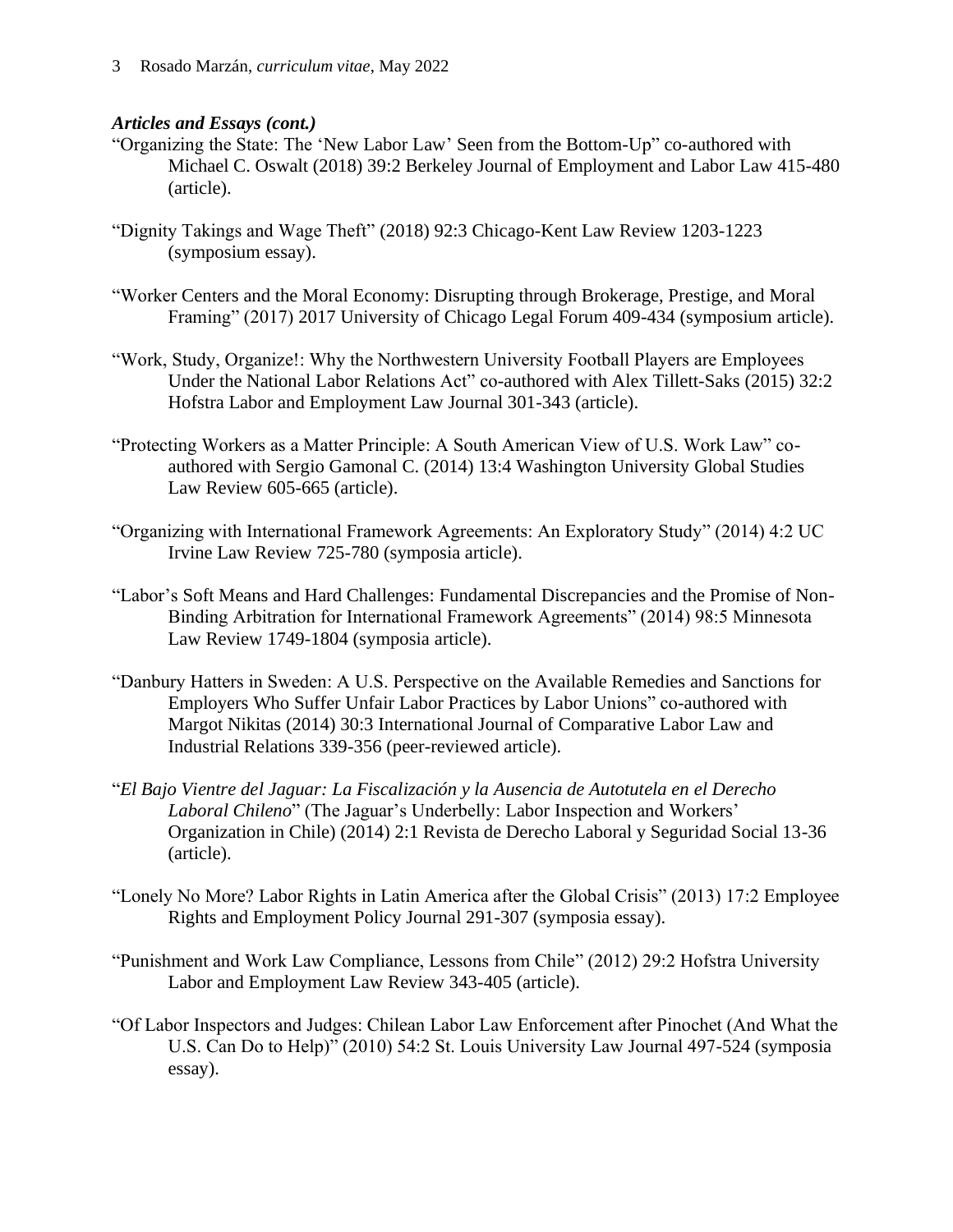#### *Articles and Essays (cont.)*

- "Pirates of the Caribbean: SEIU's Failed Bid in Puerto Rico" (2009) 12:2 Working USA, The Journal of Labor and Society 235-247 (peer-reviewed essay).
- "Solidarity or Colonialism? The Polemic of "Labor Colonialism" in Puerto Rico (2007) 10:3 Working USA, The Journal of Labor and Society 284-299 (peer-reviewed essay).
- *"Derecho laboral y organización sindical en Puerto Rico"* (Labor Law and Labor Organization in Puerto Rico) (2007) 68:1 Revista del Colegio de Abogados de Puerto Rico 124-150 (article)
	- o Cited in dissenting Puerto Rico Supreme Court opinion, González v. Mayagüez Resort & Casino, (2009) 176 D.P.R. 848, 877 (2009).
- "Successful Wage Moderation: Trust, Labor Market Centralization, and Wage Moderation in Puerto Rico's Experience with Export-led Development" (2005) 9:2 Electronic Journal of Comparative Law, http://www.ejcl.org/92/abs92-3.html (peer-reviewed article).
- *"El impacto del arbitraje en los patrones huelgarios de Puerto Rico, 1956-1995"* (The impact of Arbitration on Puerto Rico's Strike Patterns) (2000-01) 31-32 Revista de Administración Pública 367-387 (peer-reviewed article).

### *Book Chapters*

- "Principled Hope: Labor Law Reform from an "Alt-Labor" Perspective," in Richard Bales & Charlotte Garden eds., *The Cambridge Handbook of U.S. Labor Law: Reviving American Labor for A 21st Century Economy* (Cambridge University Press 2020).
- "The Limits of Human Rights for Labor Rights" in Jill M. Jensen and Nelson Lichtenstein eds., *The ILO from Geneva to the Pacific Rim: West Meets East* (Palgrave McMillan and International Labor Office 2016).
- "Age Discrimination and Labor Law in Latin America: The Challenges of Equality Law in Light of Underdevelopment," co-authored with Sergio Gamonal C., in Ann Numhauser-Henning and Mia Rönnmar eds., *Age Discrimination and Labor Law: Comparative and Conceptual Perspectives in the EU and Beyond* (Wolters Kluwer, 2015).

### *Book Reviews and Case Commentaries*

- "Better Matches: An American Sociolegal View of Criminality at Work" (2021) 37:2 International Journal of Comparative Labor Law and Industrial Relations 301-312 (book review).
- "Re-Union: How Labor Reforms Can Repair, Revitalize, and Reunite the United States" (2021) 46:3 Labor Studies Journal 318-319 (book review).
- "Root-Cause Regulation: Protecting Work and Workers in the Twenty-First Century" (2019) 40:3 Comparative Labor Law and Policy Journal 467-476 (book review).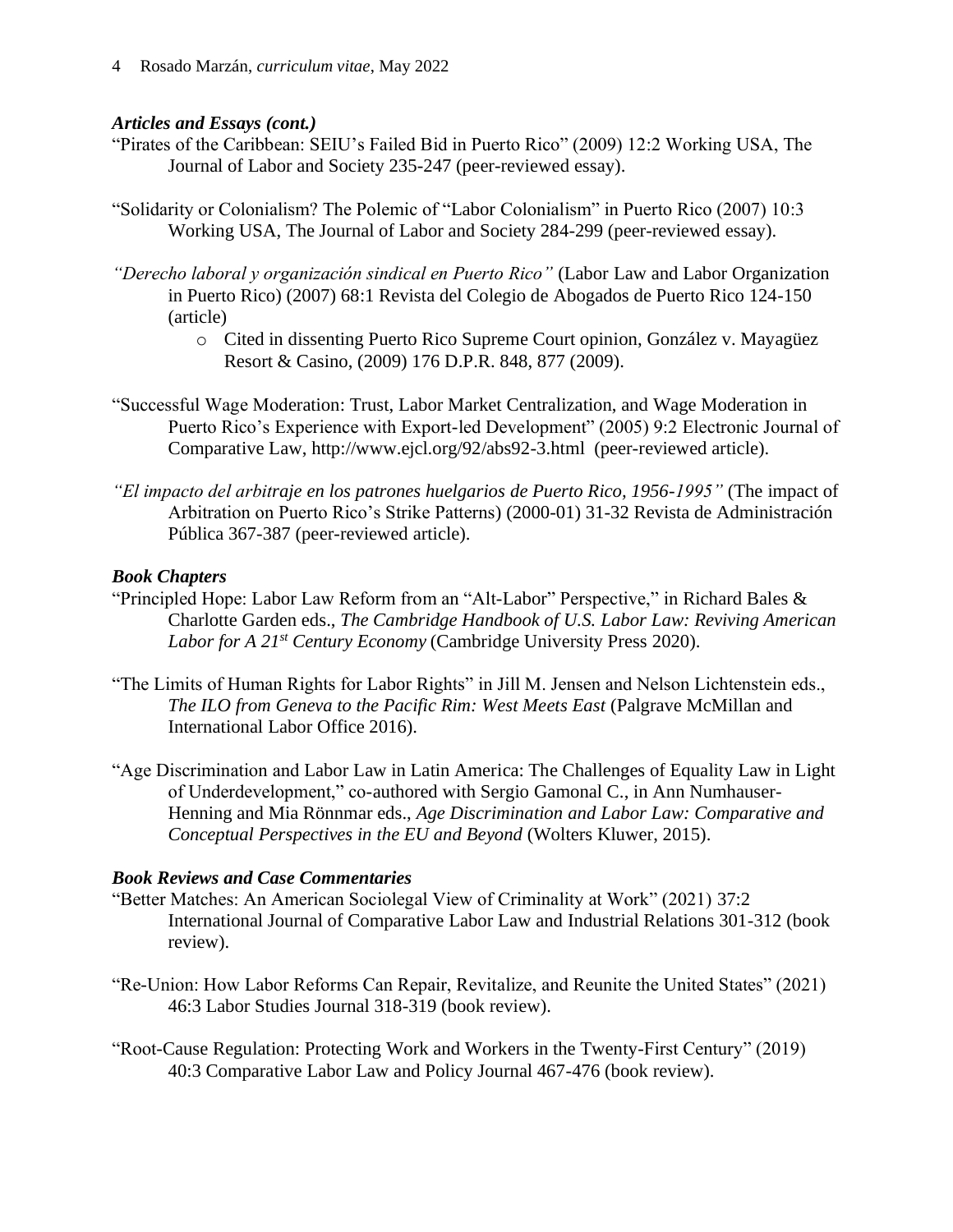#### *Book Reviews and Case Commentaries (cont.)*

- "Justice Delayed, Justice Compared: Leon Fink and Juan Manuel Palacio, Labor Justice across the Americas" (2018) 27:2 New Labor Forum 106-112 (book review).
- "Workers' Privacy in the Employment Contract: Developments from Chile" co-authored with Sergio Gamonal C. (2018) Comparative Labor Law and Policy Journal Dispatches, <https://cllpj.law.illinois.edu/dispatches> (case commentary).
- "NCP Starbucks Decision Helps Advance Compliance with OECD Guidelines" (2016) 2 International Labor Rights Case Law 175-179 (case commentary).
- "Continuity Despite Change: The Politics of Labor Regulation in Latin America" (2015) 36:1 Comparative Labor Law & Policy Journal 463-470 (book review).
- "The Fissured Workplace" (2014) 19:2 Employee Rights and Policy Journal 331-343 (book review).
- "Success Through Political Action: A Review of Collective Bargaining in the Private Sector" (2003) 5:3 University of Pennsylvania Journal of Labor and Employment Law 655-664 (book review).

## **WORKS IN PROGRESS**

#### *Books*

*Alt Labor: Bridging, Swaying, and Framing Against Inequality* (tentative title).

### *Casebooks*

*Labor Law in the Contemporary Workplace: Cases and Materials*, co-authored with Kenneth Dau Schmidt et al., West, 4<sup>th</sup> ed. (forthcoming).

### *Articles and Book Chapters*

- "A Two-Legged Stool: Employerless or Constructive Tripartism in the United States," University of Chicago Law Review (by invitation).
- "Alt labor", in Guy Davidov, Brian Langille & Gillian Lester eds., *Oxford Handbook of the Law of Work* (Oxford University Press 2023) (by invitation).

### *Book Reviews and other Shorter Works*

"Scott L. Cummings, *An Equal Place: Lawyers in the Struggle for Los Angeles*," Journal of Legal Education (by invitation).

## **GRANTS AND FELLOWSHIPS**

Ferguson-Carlson Fellowship, 2021-present

Freehling Scholar, IIT Chicago-Kent College of Law, 2017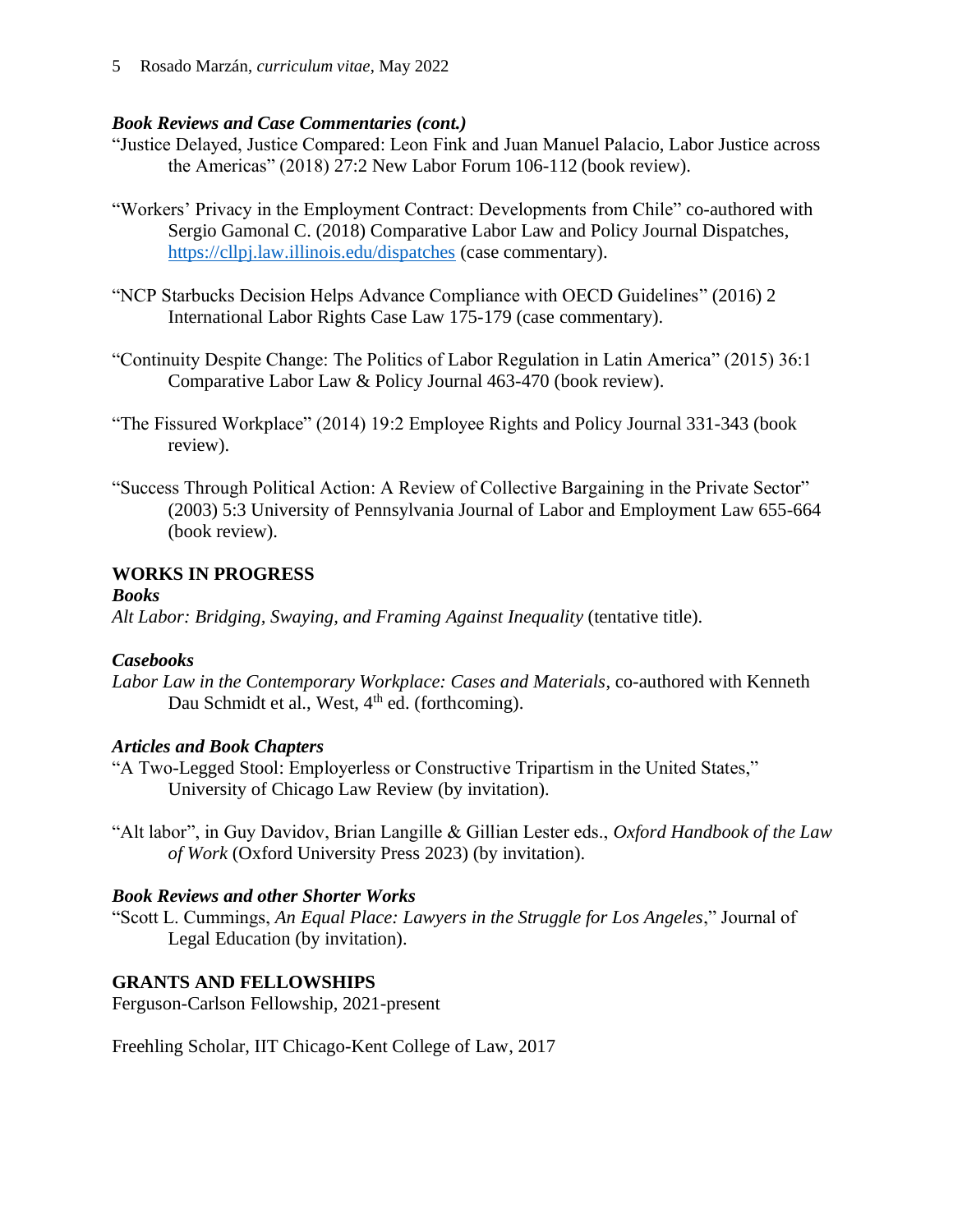### **GRANTS AND FELLOWSHIPS (cont.)**

- Regulating Markets and Labor Research Grant, Swedish Council for Working Life and Social Research, Stockholm University Law School, Stockholm, Sweden, 2010-2016
- American Sociological Association Travel Grant Award, supported by the National Science Foundation, 2014
- Regulating Markets and Labor Research Grant, Swedish Council for Working Life and Social Research, Stockholm University Law School, Stockholm, Sweden, 2012
- Center for Labor and Employment Law, New York University Law School, 2011-2014,

Princeton University, Graduate Student Research Grant, 2002

- Princeton University, Presidential Fellowship (full, four-year fellowship), Princeton University, 1997-2000, 2002
- Public Policy and International Affairs Fellowship, Woodrow Wilson Foundation, 1997-99 (declined)

Institute for the Recruitment of Teachers, Associate Fellow, 1997

Haverford College, José Padín Scholarship (full, four-year scholarship), 1993-97

### **LECTURES AND PRESENTATIONS**

"A Two-Legged Stool: Employerless or Constructive Tripartism in the United States,"

- University of Chicago Law School, Chicago, IL, 2022
- University of Iowa, College of Law, faculty workshop, 2022
- Colloquium on Scholarship in Employment and Labor Law (COSELL) (virtual) 2021
- "Alt Labor: Bridging, Swaying, And Framing Against Inequality," University of Iowa, Department of Sociology and Criminology (virtual), 2022

"Labor Rights in the Proposed Chilean Constitutional Text," American Bar Association Section of Labor and Employment Law, International Committee Mid-Winter Meeting, Berlin, Germany, 2022.

"How Co-enforcement Shapes Informal Generalism," American Bar Foundation (virtual), 2021

"Collaboration and the Push Towards Local Generalism," International Labor and Employment Relations Association World Congress (virtual), 2021

"Principled Labor Law"

- Law and Society Annual Meeting (virtual author-meets-reader session), 2021
- University of Iowa College of Law, Book Panel, 2021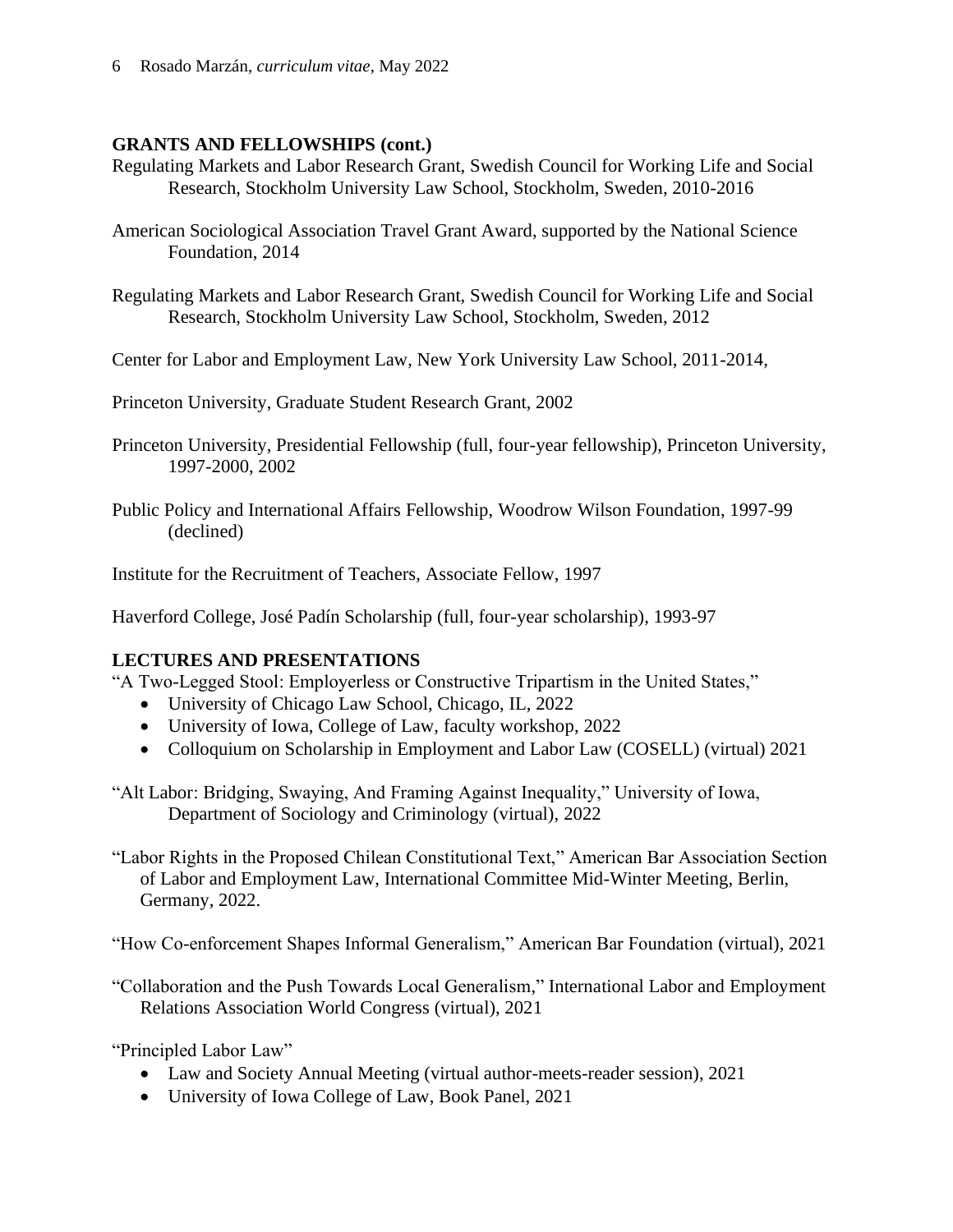## **LECTURES AND PRESENTATIONS (cont.)**

"Principled Labor Law."

- Oxford University, Faculty of Law, Bonavero Institute, 2020
- Harvard Law School, Labor and Worklife Program, 2020
- University of Bristol Law School, Center for Law at Work, 2020
- International Labor Organization, 2020
- IIT Chicago-Kent College of Law, 2020
- Labor Law Research Network 4, Valparaíso, Chile, 2020
- Universidad Adolfo Ibañez, School of Law, Santiago, Chile, 2020

"Wage Boards and Labor Revitalization: Learning from Uruguay."

- American Sociological Association Annual Meeting (virtual), 2021
- IIT Chicago-Kent College of Law, faculty workshop, (virtual) 2020
- University of Iowa College of Law, faculty workshop (virtual), 2020

"Fruteros: Street Vending, Illegality, and Ethnic Community in Los Angeles," Author-Meets-Reader Session, Law & Society Annual Meetings (virtual), 2021

"Re-Union: How Labor Reforms Can Repair, Revitalize, and Reunite the United States," Book Presentation (virtual), Shanker Institute, 2021

"Worker Centers: Alternative to Unions?" Allegheny Bar Association (virtual), 2021

"Non-Union Employee Representation in the United States?" ABA International Labor and Employment Law Midwinter Virtual Meeting, 2021

"Can Wage Boards Revive U.S. Labor? Marshaling Evidence from Puerto Rico."

- Chicago-Kent Law Review Symposium on "Alt-labor Law", 2019
- University of Iowa College of Law, 2019
- 14<sup>th</sup> Annual Labor & Employment Law Colloquium, University of Nevada Las Vegas, 2019

"Labor, Trade, and Populism: How ILO-WTO Collaboration Can Save the Global Economic Order," IIT Chicago-Kent College of Law, faculty workshop, 2019

"Synergistic Collaboration: Why the ILO and the WTO Should Collaborate."

• 100 Years of the ILO, Universidad San Sebastián, Puerto Montt, Chile, 2019

"Janus II: The Decision's Impact on Unions and Possible Labor Movement Responses, "Law  $\&$ Society Association Annual Meeting, Washington, D.C., 2019

"Challenges of Labor Protection in the 21<sup>st</sup> Century," Universidad Austral, Valdivia, Chile, 2019

"A Latin American Perspective on the U.S. 13th Amendment, "Labor Law Research Network 4, Valparaíso, Chile, 2019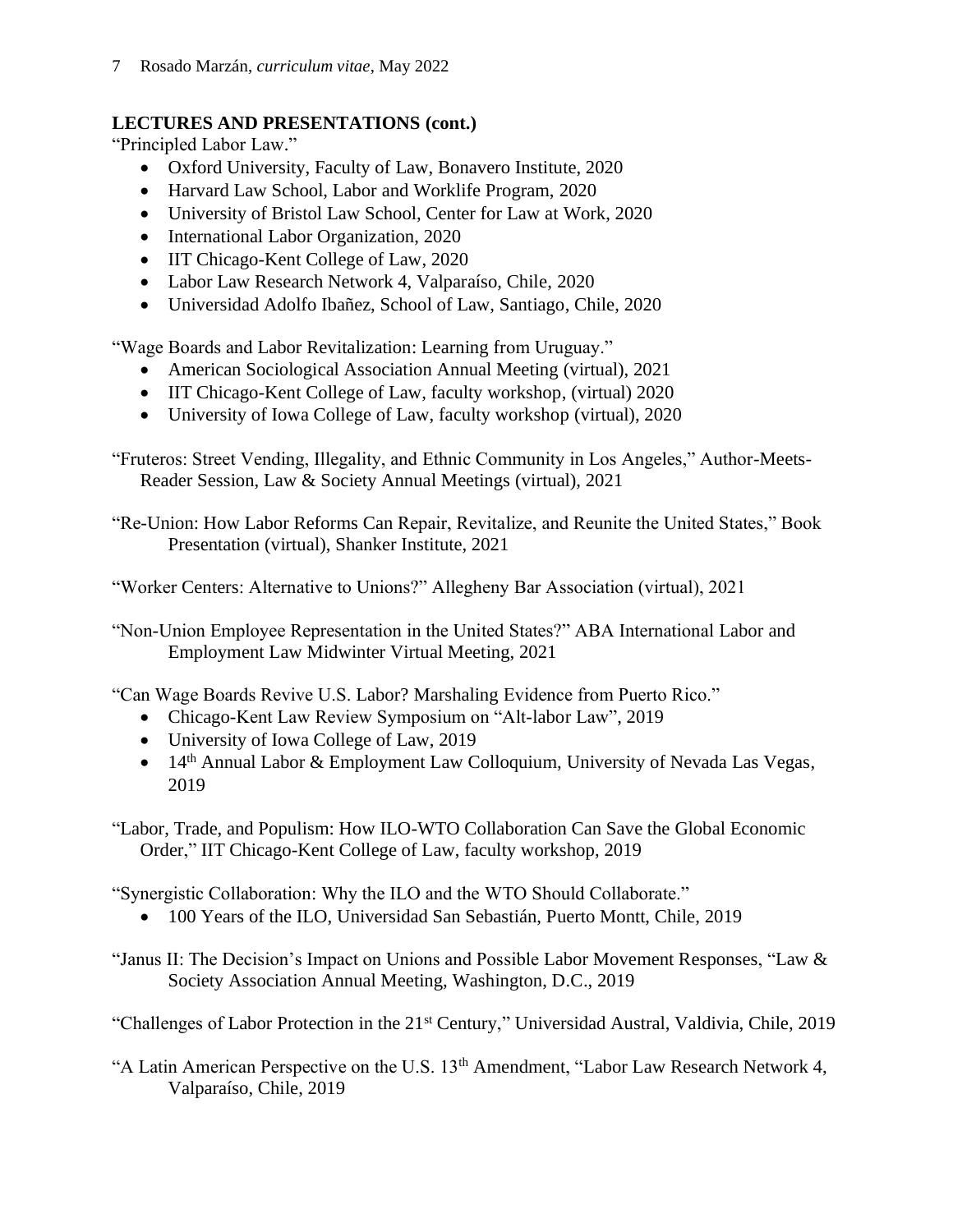8 Rosado Marzán, *curriculum vitae*, May 2022

## **LECTURES AND PRESENTATIONS (cont.)**

"Organizing the State: The "New Labor Law" From the Bottom-Up."

- Law & Society Association Annual Meeting, Toronto, Canada, 2018
- University of Iowa College of Law, Faculty Workshop, 2018
- IIT Chicago-Kent, Faculty Workshop, 2018

"Can Latin America Contribute to Global Labor Law?" International Law & Society Meetings in Mexico City, 2017

"Temas en el derecho laboral de los EEUU."

- Universidad Autónoma de Madrid, Spain, 2017
- Catholic University, Lima, Peru, 2015
- Catholic University, Lima, Peru, 2014
- Chilean Asociación Nacional de Magistrados, Santiago, Chile, 2010

"Arise Chicago: How Can Worker Centers Contribute to a Moral Project for Economic Equity?"

- International Sociological Association, Vienna, Austria, 2016
- American Bar Foundation, Chicago, 2016
- Law & Society Association Meeting, New Orleans, 2016
- American Sociological Association, Mini-Conference on "Precarious Work: Domination and Resistance in the US, China, and the World," Seattle, 2016
- Society for the Study of Social Problems, Seattle, 2016.

"How Has Precarious Work Changed Perceptions of Labor Law?" Remarklab Final Conference, Stockholm University, Sweden, 2016

"Wage Theft and Dignity Takings," Chicago-Kent Law Review Symposium on "Dignity Takings and Dignity Restoration," 2016

"Settling Claims under Socialism and Neoliberalism in Chile."

- American Sociological Association Annual Meeting, Seattle, 2016
- The American Bar Foundation, Fellows Workshop, Chicago, 2015
- The University of Chicago Law School, Legal Scholarship Workshop, Chicago, 2015
- West Virginia University College of Law, Faculty Workshop, Morgantown, WV, 2015

"The Nonwaiver Principle in Latin American and U.S. Work Law," The Law & Society Association Annual Meetings, Seattle, 2015

"Zero Hours Contracts in the U.S, "Remarklab Workshop, Stockholm University, Sweden, 2015

"The Nonwaiver Principle in Latin American and U.S. Work Law."

- The Labor Law Research Network 2 Conference in Amsterdam, Netherlands, 2015
- The Pontificia Universidad Católica Law School, Lima, Peru, 2015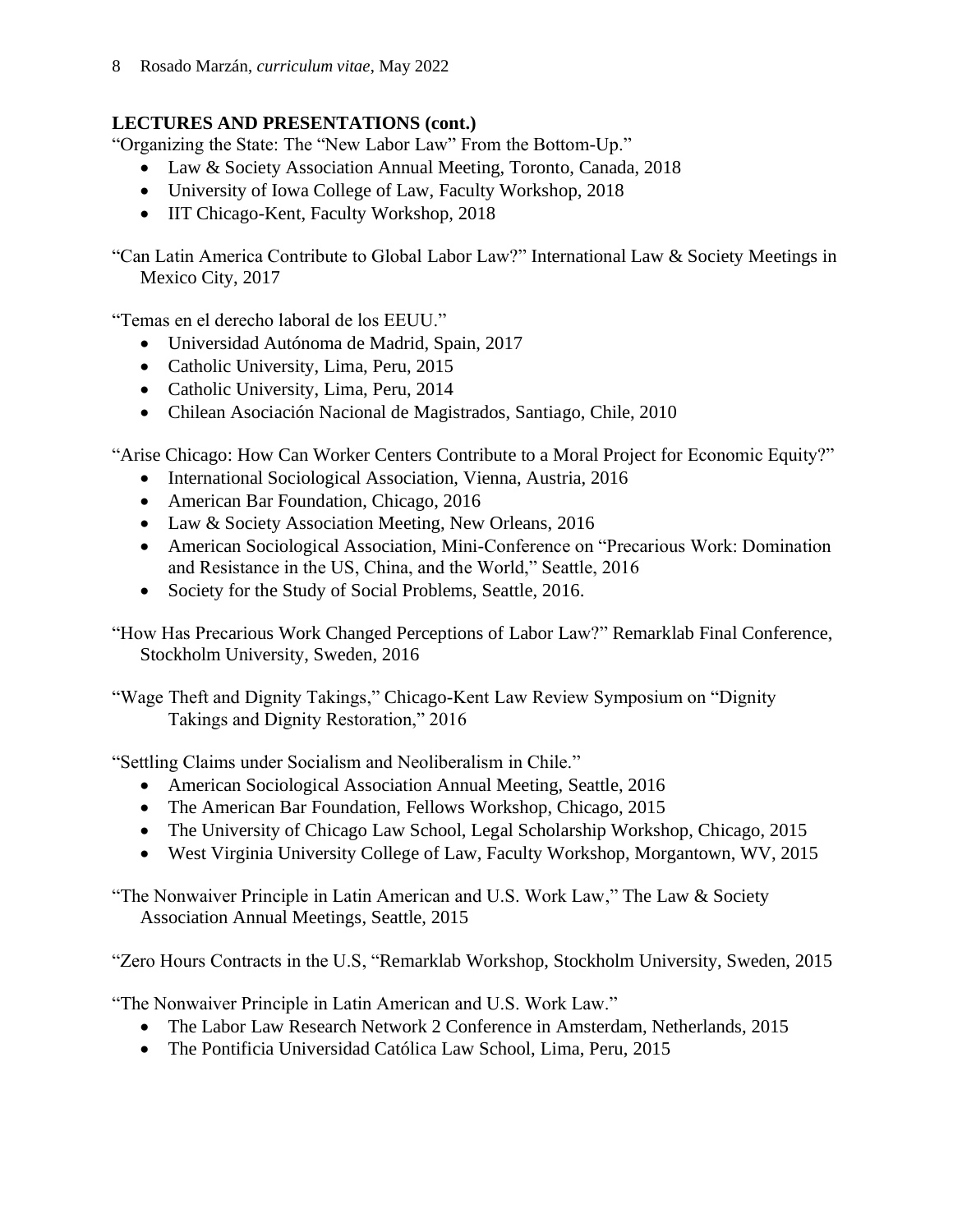9 Rosado Marzán, *curriculum vitae*, May 2022

## **LECTURES AND PRESENTATIONS (cont.)**

"Labor's Soft Means, Hard Challenges: Fundamental Discrepancies and the Promise of Non-Binding Arbitration for International Framework Agreements."

- Finnish Labor Court (sponsored by University of Helsinki and Finnish Labor Court), Helsinki, Finland, 2014
- University of Minnesota Law Review Symposium, Minneapolis, MN, 2014
- University of North Carolina School of Law, Faculty Workshop, Chapel Hill, 2014

"Work, Study, Organize! Why the Northwestern University Football Players are Employees under the National Labor Relations Act."

- Labor and Employment Law Colloquium, University of Colorado, Boulder Law School, Boulder, CO; 2014
- Elon Law Review Symposium "Media, Regulatory and Labor Issues in College Sports," Elon University Law School, Greensboro, NC, 2014

"Lonely No More? Labor Rights in Latin America after the Global Crisis, "American Association of Law Schools Annual Meeting, Labor Relations and Comparative Employment Law Sections, New Orleans, 2013

"Protecting Workers as a Matter of Principle: A South American Perspective of U.S. Work Law" (with Sergio Gamonal C.).

- Labor Law Research Network, Pampeu Fabra University, Barcelona, Spain, 2013
- University of Minnesota Law School, Faculty Workshop, Minneapolis, MN, 2013
- Law & Society Annual Meeting, Boston, 2013
- 8<sup>th</sup> Annual Labor & Employment Law Colloquium, University of Nevada Las Vegas Law School, Las Vegas, NV, 2013
- LatCrit Annual Meeting, Chicago, 2013

"Social Justice for Human Rights? The ILO's Freedom of Association Committee in Chile, 37 Years Later, "Lund University Law School, Lund, Sweden, 2012

"Culture, Interests, and International Framework Agreements, "Stockholm University, Sweden. 2012

"Globalization, Politics, and Employment Law: Towards a Comparative and Historical Analysis of the Role of the State in Settling Unfair Dismissal Claims in Chile, "Adolfo Ibañez University School of Law, Santiago, Chile, 2012

"Power to Frame: The Human Rights Turn on Labor Rights in Chile and the Role of State Power."

- Conference on "West Meets East: The International Labor Organization from Geneva to the Pacific Rim," University of California, Santa Barbara, CA, 2011
- Law & Society Association Annual Meeting, San Francisco, CA, 2011
- American Sociological Association Annual Meetings, Las Vegas, NV, 2011
- IIT Chicago-Kent College of Law, Faculty Workshop, Chicago, 2011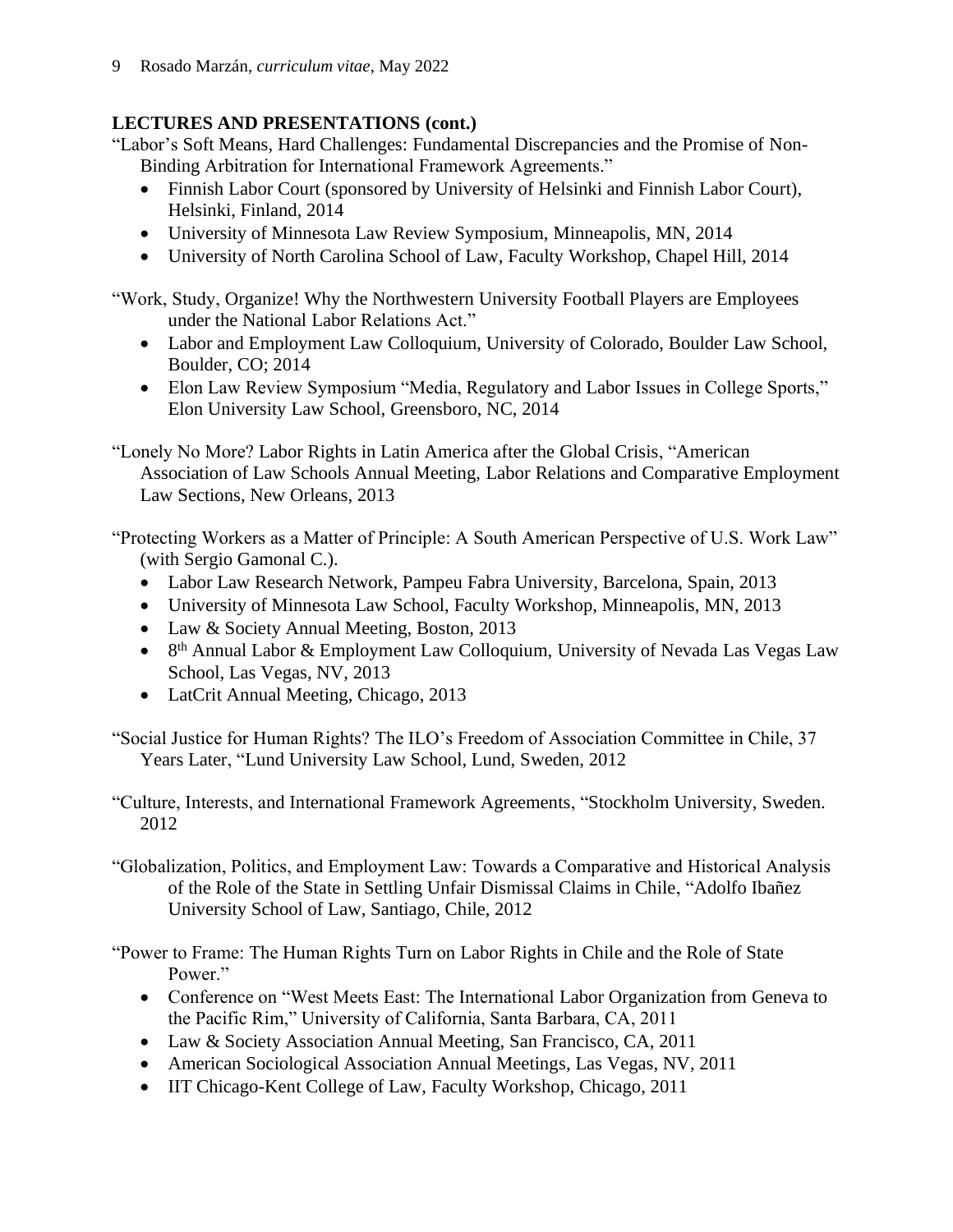## **LECTURES AND PRESENTATIONS (cont.)**

"The Jaguar's Underbelly: What We Can Learn from Labor Law Regulation in Chile?"

- Regulating for Decent Work Conference, International Labor Organization, Geneva, Switzerland, 2011
- Universidad Adolfo Ibañez, Santiago, Chile, 2011
- University of Illinois College of Law Faculty Workshop, Urbana-Champaign, IL, 2011
- IIT-Chicago-Kent College of Law, Faculty Workshop, Chicago, 2011
- "Employer Remedies for Unfair Labor Practices by Unions: An American View" (with Margot Nikitas), Conference on "Remedies and Sanctions for Unlawful Industrial Action in a Comparative Perspective," sponsored by Regulating Markets and Labor Program, Istituto Italiano di Scienze Umane and University of Florence, Italy, 2011
- "American Perspectives on Transnational Collective Bargaining, "Rethinking Transnational Collective Bargaining Conference, Regulating Markets and Labor Program and Stockholm University Law School, Sweden, 2011
- "Neither Protective nor Liberal: An American Perspective of Chilean Collective Labor Law," Law & Society Annual Meeting, Chicago, 2010
- "Of Absent Guardians and Imperfect Markets: How Chile's 'Guardianship' Labor Law Model Protects Workers Less than the American 'Market Failure' Model," 4<sup>th</sup> Annual Colloquium: Current Scholarship in Labor & Employment Law, Seton Hall University Law School, Newark, NJ, 2009
- "Another Judicial Trespass on Labor Law: The Case of Democratic Chile," Law & Society Annual Meeting, Montreal, Canada, 2008
- "Las estrategias globales del sindicalismo norteamericano," Facultad Eugenio María de Hostos, Mayagüez, Puerto Rico, 2008
- "Solidarity or Colonialism?: The Role of American Unions in the Organization of Public Sector Employees in Puerto Rico," IIT-Chicago-Kent College of Law, Chicago, 2007
- "Derechos mancos para manos obreras: el derecho laboral y los sindicatos en Puerto Rico," International Congress of Social Law, Universidad Nacional Autónoma de México, Mexico City, 2006
- "Politics and Labor Law in Puerto Rico's Great Transformation," Law & Society Annual Meetings, Pittsburgh, PA, 2003
- "The Higher Incidence of Unfair Labor Practices in Puerto Rico," Law & Society Association Annual Meeting, Vancouver BC, Canada, 2002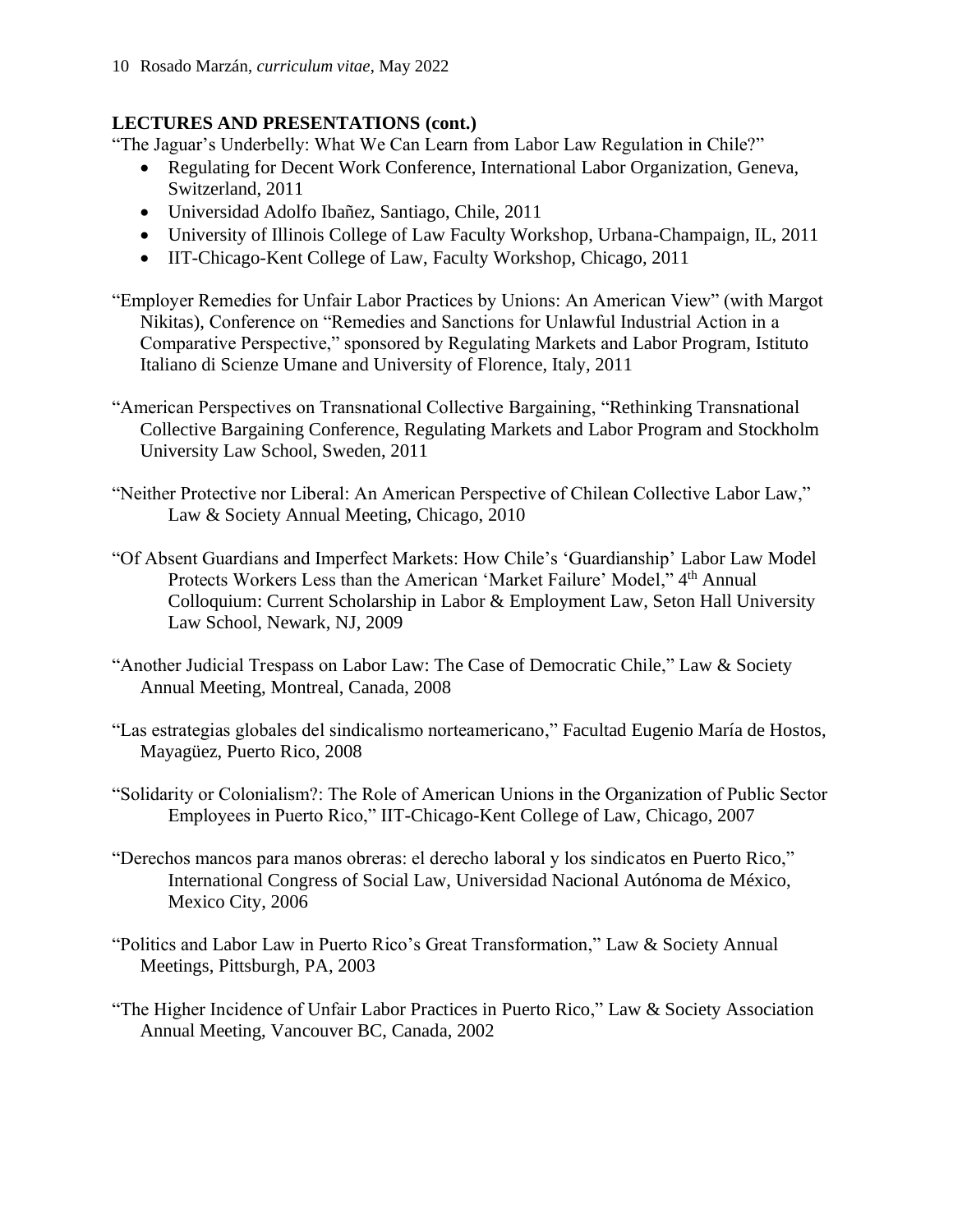#### **CONFERENCE/PANEL ORGANIZER, CHAIR, OR DISCUSSANT**

"Digitalization, Robots, and Human Work," ILERA World Congress (virtual), 2021

"The Precarious Workplace," Texas A&M University (virtual), 2021

- "A Discussion of Labor Law Centers Around the World," Labor Law Research Network 4, Valparaíso, Chile, 2019
- "Labor Law in Latin America," Law and Society Annual Meetings, Washington, D.C., 2019
- "Labor Law in South America: Empirical and Theoretical Inquiries," Law & Society Annual Meeting, Washington D.C., 2019
- "Alternatives to Regulate the Gig Economy," Labor Law Research Network 3 Conference, Toronto, Canada, 2017
- "Privatizing Workplace Justice: Comparative and North-South Perspectives," Labor Law Research Network 2 Conference, Amsterdam, Netherlands, 2015
- "Labor Inspection in Chile," American Bar Association, 4<sup>th</sup> Annual Section of Labor and Employment Law Conference, Fundamentals Track Panel "Over There, Over There: Introduction to International Labor and Employment Law in the Most Economically Significant International Geographic Regions," Chicago, 2010
- "Labor Law/Rights: Labor Law as a Response to Inequality," Work and Inequality in Global Economy Conference, UCLA Institute on Labor and Employment, Los Angeles, CA, 2009

### **LAW SCHOOL SERVICE**

#### *University of Iowa College Law*

Graduate Programs and Visiting Scholars, Director, 2022- present Diversity, Equity, and Inclusion Collegiate Committee, 2020-present

- Faculty co-Chair, 2020-21
- Climate Survey Subcommittee, Chair, 2020-222

Iowa Labor Education Center, Liason, 2020-present

Diversity, Equity, and Inclusion Faculty Committee (2021-2022)

• Chair (2021-2022)

Center for Human Rights, Advisory Board Member, 2020-present Faculty Hiring Diversity Trainers, 2021-22 Intellectual Life Committee, 2020-21 Iowa Law Anti-Racism Committee, Summer 2020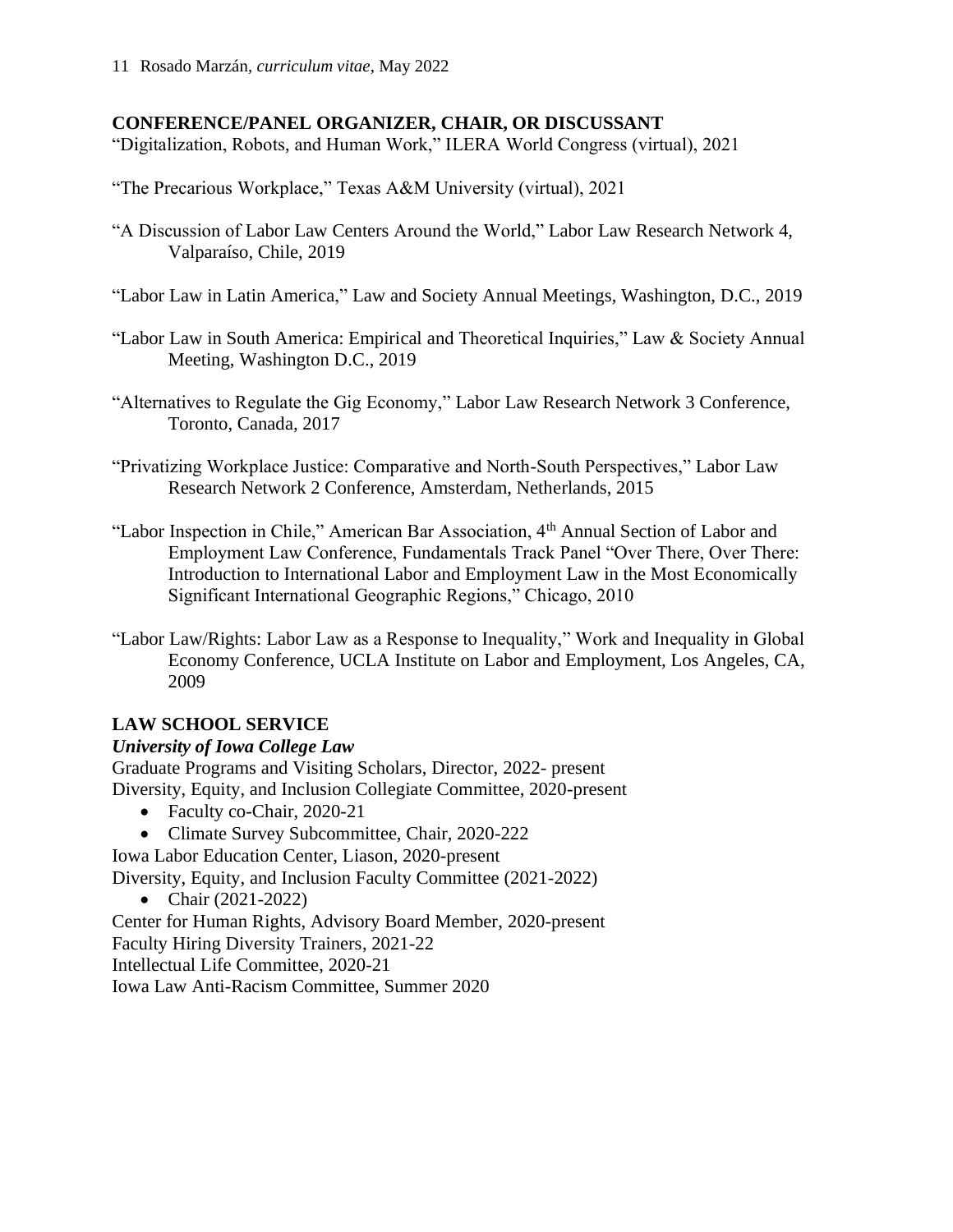## **LAW SCHOOL SERVICE (cont.)**

#### *IIT Chicago-Kent College of Law*

Institute for Law and the Workplace

- Co-director, 2018-2020
- Advisory Committee, 2008-20

Faculty Hiring Committee, 2019-20 Visiting Assistant Professor of Law Hiring Committee, 2013-14; 2018-19 Law Review Committee, 2018-19 Diversity Committee, 2008-12; 2015-16; Spring 2018 Speakers Committee, 2013-17

• Chair, 2015-17

Strategy Planning Committee, 2016-17 Illinois Institute of Technology, University Diversity Committee, 2010-12 Preparing Lawyers Subcommittee of the Strategic Planning Committee, 2008-09

## **EDITORIAL BOARD MEMBERSHIPS**

Employee Rights and Employment Policy Journal, 2017-present Revista de Derecho Laboral y Seguridad Social (Chile), 2014-2020 Law & Social Inquiry, 2017-2020 Governance & Politics, 2017

### **MANUSCRIPT REVIEWS**

#### *Journals*

American Sociological Review Caribbean Studies Canadian Labor and Employment Law Journal Employee Rights and Employment Policy Journal Global Networks Governance & Politics International Journal of Comparative Labor Law and Industrial Relations International Labor Review Latin American Politics & Society Latin American Research Review Law & Social Inquiry Revista Latinoamericana de Derecho Social Socio-Economic Review Stanford Law Review Working USA: The Journal of Labor and Society

### *Book Publishers*

Cambridge University Press Edward Elgar Publishing (ILERA Book Series) University of Illinois